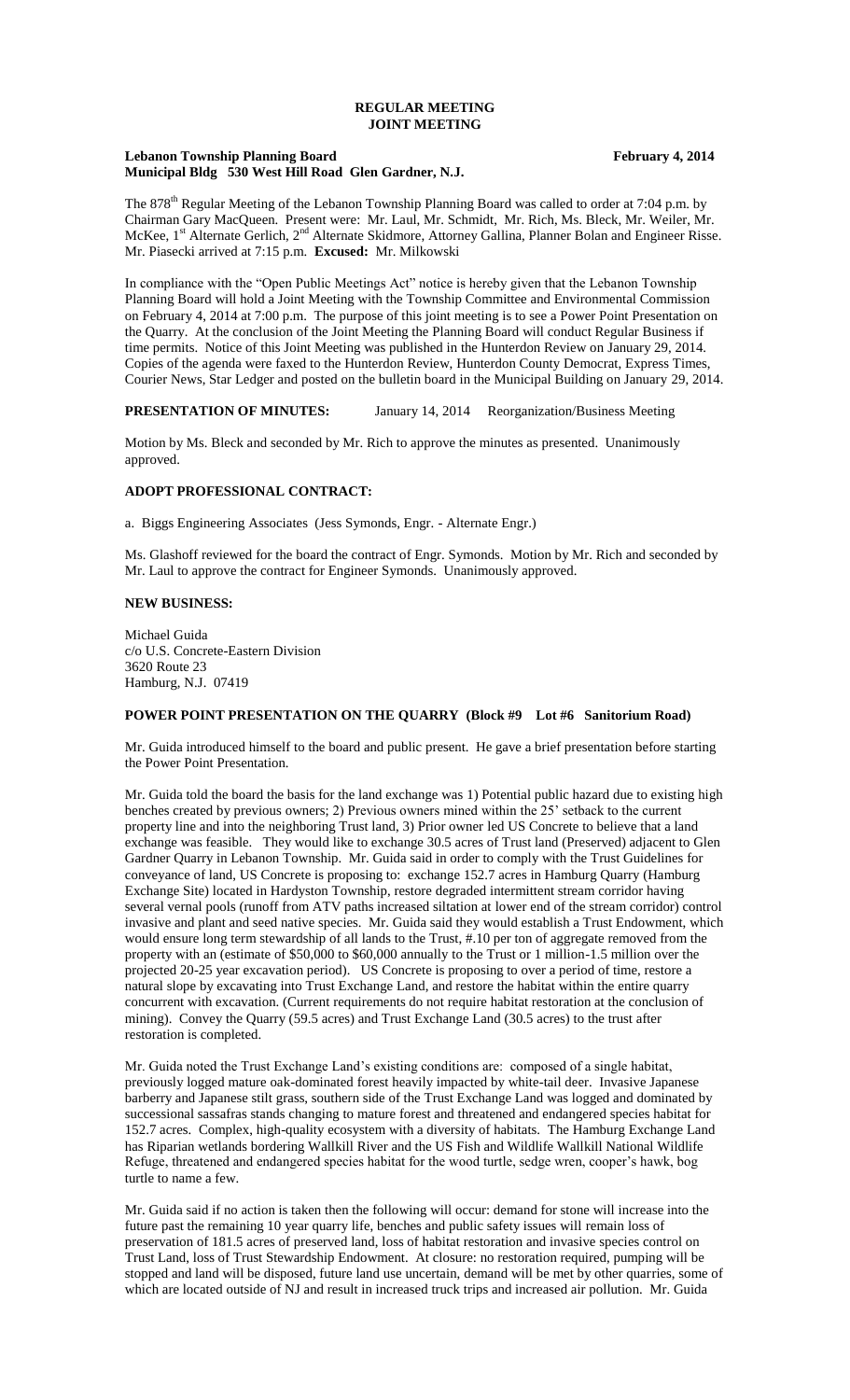### **Lebanon Township Planning Board February 4, 2014 Page 2**

referred to a new quarry alternative. It would be the same conditions as in No Action Alternative, limited distribution of stone type locations in NJ and most areas of occurrence are in restricted areas, numerous permitting issues for new quarry site, other quarries, some of which are located outside of NJ will result in increased truck trips and increased air pollution.

Mr. Guida at this time spoke on the expansion of existing quarry alternative. The excavation of 30.5 acres of preserved Trust Exchange Land, removal of public safety hazard-slopes similar to those in vicinity, increased ecological value by the concurrent restoration of 59.5 acres of Glen Gardner Quarry, immediate transfer and preservation of 152.7 acres of ecologically important land in Hamburg adjacent to Wallkill River, quarry restoration would allow public access to additional 242.7 acres of ecologically desirable land, habitat improvements to Trust Land adjacent to Quarry not conveyed and Trust Endowment for maintenance of lands. Mr. Guida referred to the compliance with 5:1 requirements: Trust Exchange Land, Commercial Valuations and Ecological Valuations per NJDEP.

Mr. Guida said the objective of the expanded Glen Gardner Mine restoration project is to increase the biodiversity and to simulate natural communities in the area concurrent with quarrying. Mr. Guida spoke about the goals. At least 4 habitats will be created in the restored area at the completion: lake, forest, intermittent stream corridor and wetlands along the edge of the lake, restore Trust Exchange Land concurrent with excavation, decrease siltation impacts to the intermittent stream corridor on the Trust property, decrease ATV use on the Trust property, increase in the wildlife utilization of the restored area, control of invasive species during the restoration of the area to allow for self sustaining habitats to develop and increase in public use of the restored area at completion. Restoration of habitats would be along the lake, hardwood forest, intermittent stream corridor, vernal pools and rock ledge.

Mr. Guida spoke about the adaptive management plan which would be initiated with restoration activities, periodic monitoring, control of invasive species, identification of potential problems and correction of problems throughout the restoration. Mr. Guida gave a breakdown of conveyances from year 2 through year 35. At the end of year 35, all mining ceases, last of stockpiled material is sold, pit dewatering pumps are turned off, Glen Gardner Quarry begins to fill to final end lake and stockpile areas are reclaimed. Maintenance facilities are removed and complete site clean up. Reclamation and Restoration Project complete. 15.4 acre end lake is full with outlet at 472' elevation, entire site reclaimed with access trails, end lake has capacity of 404,000,000 gallons and NJNLT takes ownership of entire 90 acre site.

At the conclusion of the presentation, the board asked if Glen Gardner Boro has seen this Power Point Presentation. Mr. Guida said no. Ms. Glashoff was asked to contact the Boro regarding having a presentation on the Quarry. Ms. Glashoff asked if the board was planning to attend that meeting since a quorum would require noticing. If only 4 board members attend then it wouldn't be a problem. It was decided to have only 4 members attend and 2 Township Committee members attend. Mr. McKee and Mr. Cryan will represent the Township Committee. Chairman MacQueen asked if the board and Township Committee had questions of Mr. Guida. Several board members and Committee members had questions. Questions ranged from bonding, taxes, water runoff, putting together a reclamation plan, land swaps and possible options. At the conclusion of the questions, Chairman MacQueen asked the board if they felt a letter should be written supporting the expansion of the quarry or do we need more information. The following board members said they would like more information: Mr. Laul, Mr. Piasecki, Mr. Rich, Mr. Gerlich, Ms. Bleck, and Mr. Skidmore. The following board members said to write the letter: Mr. MacQueen, Mr. Schmidt and Mr. McKee.

Chairman MacQueen opened the hearing to the public for questions and comments. Warren Newman and Nancy Lawler from the Environment Commission were present. Ms. Lawler said there are several issues that are important from an environmental perspective. The following are Ms. Lawler's comments and statements: The property in question for the land swap are as follows: The Hagadorn Preserve there are five state endangered species indicated on that land, the land has been forested since the 1930's. In 2002 the land was acquired by NJ Land Trust to be preserved in perpetuity. The mission of the NJLT is to specifically protect the ecological value of the lands it holds from actions by the state such as land swaps. If the swap takes place it will end up with the quarry owning it in fee and asked who will own it if it is reclaimed. The entire ecological value of a preserved land will be wiped out. A reclamation plan does not replace trees, soil, geology and these are things that make up a habitat. NJNT has never done this type of land swap which basically destroys the ecological value of the land totally. The swap that is being proposed is in Sussex County and will not benefit Lebanon Township or Glen Gardner residents.

Regarding the Highlands Region: Legislation placed this section of the Township in the Highlands Preservation area, for the purpose of preserving water quantity as well as water quality. Quarrying is only permitted in the Highlands if it was already a permitted use before the Highlands Act became law. No new quarrying is permitted. Ms. Lawler asked if Eastern Concrete has approached the Highlands Council. The land in Lebanon Township is zoned residential and mining is not a permitted use. The Township does not have an ordinance permitting mining on land zoned residential. The Township would have to create an ordinance if they swap were to take place. Ms. Lawler asked how this project fits into the Lebanon Township Master Plan and do we want mining in residential zones.